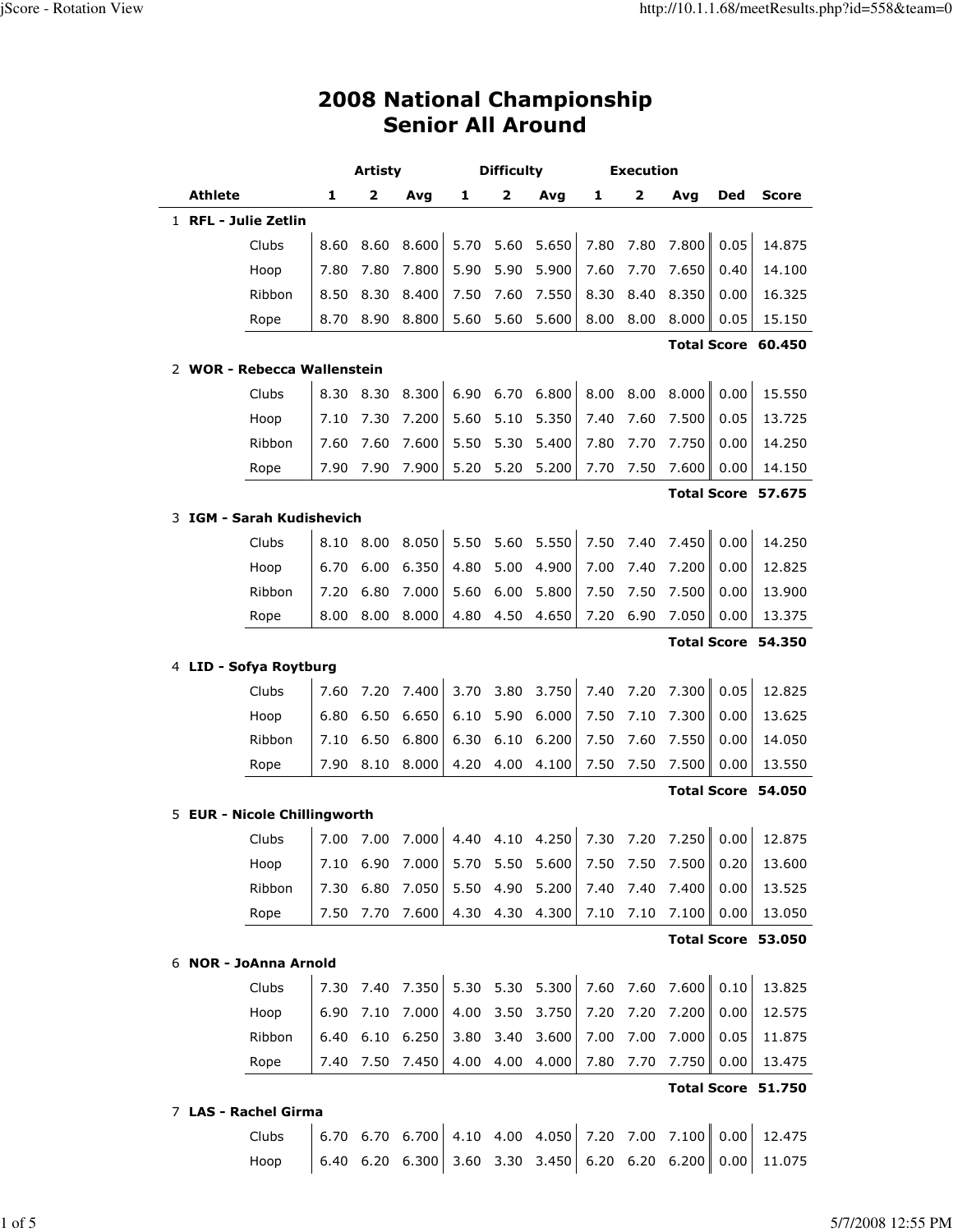|   | Ribbon                       | 6.90 | 7.20 | 7.050      | 5.00 | 4.90      | 4.950           | 6.80 | 7.00 | 6.900               | 0.00 | 12.900             |
|---|------------------------------|------|------|------------|------|-----------|-----------------|------|------|---------------------|------|--------------------|
|   | Rope                         | 7.80 | 7.80 | 7.800      | 4.00 | 4.10      | 4.050           | 7.60 | 7.60 | 7.600               | 0.00 | 13.525             |
|   |                              |      |      |            |      |           |                 |      |      |                     |      | Total Score 49.975 |
| 8 | <b>NOR - Emily Barnett</b>   |      |      |            |      |           |                 |      |      |                     |      |                    |
|   | Clubs                        | 7.00 | 6.90 | 6.950      | 4.60 | 4.20      | 4.400           | 7.10 | 7.10 | 7.100               | 0.00 | 12.775             |
|   | Hoop                         | 6.90 | 6.30 | 6.600      | 4.10 | 4.40      | 4.250           | 6.90 | 6.50 | 6.700               | 0.35 | 11.775             |
|   | Ribbon                       | 6.90 | 6.40 | 6.650      | 5.50 | 4.90      | 5.200           | 7.00 | 7.10 | 7.050               | 0.25 | 12.725             |
|   | Rope                         | 6.80 | 7.10 | 6.950      | 3.40 | 3.60      | 3.500           | 7.10 | 7.00 | 7.050               | 0.00 | 12.275             |
|   |                              |      |      |            |      |           |                 |      |      |                     |      | Total Score 49.550 |
| 9 | NOR - Jaquelene Peysakhovich |      |      |            |      |           |                 |      |      |                     |      |                    |
|   | Clubs                        | 5.90 | 5.90 | 5.900      | 3.60 | 3.70      | 3.650           | 7.00 | 7.00 | 7.000               | 0.00 | 11.775             |
|   | Hoop                         | 6.50 | 6.00 | 6.250      | 5.00 | 4.90      | 4.950           | 6.90 | 6.80 | 6.850               | 0.00 | 12.450             |
|   | Ribbon                       | 6.10 | 6.40 | 6.250      | 4.00 | 4.30      | 4.150           | 7.10 | 7.00 | 7.050               | 0.05 | 12.200             |
|   | Rope                         | 6.40 | 6.30 | 6.350      | 3.60 | 3.60      | 3.600           | 6.80 | 6.80 | 6.800               | 0.00 | 11.775             |
|   |                              |      |      |            |      |           |                 |      |      |                     |      | Total Score 48.200 |
|   | 10 FCR - Shelby Todd         |      |      |            |      |           |                 |      |      |                     |      |                    |
|   | Clubs                        | 6.30 | 6.60 | 6.450      | 4.10 | 4.10      | 4.100           | 7.30 | 7.30 | 7.300               | 0.00 | 12.575             |
|   | Hoop                         | 6.40 | 6.00 | 6.200      | 3.90 | 4.10      | 4.000           | 6.50 | 6.20 | 6.350               | 0.40 | 11.050             |
|   | Ribbon                       | 5.90 | 5.60 | 5.750      | 3.30 | 3.70      | 3.500           | 7.20 | 7.30 | 7.250               | 0.20 | 11.675             |
|   | Rope                         | 5.70 | 5.60 | 5.650      | 3.70 | 3.80      | 3.750           | 6.80 | 6.60 | 6.700               | 0.00 | 11.400             |
|   |                              |      |      |            |      |           |                 |      |      |                     |      | Total Score 46.700 |
|   | 11 ORE - Claire Skach        |      |      |            |      |           |                 |      |      |                     |      |                    |
|   | Clubs                        | 5.80 | 5.60 | 5.700      | 4.30 | 4.30      | 4.300           | 7.00 | 7.00 | 7.000               | 0.20 | 11.800             |
|   | Hoop                         | 5.70 | 5.40 | 5.550      | 3.50 | 3.20      | 3.350           | 6.90 | 7.00 | 6.950               | 0.00 | 11.400             |
|   | Ribbon                       | 4.40 | 4.50 | 4.450      | 3.20 | 2.70      | 2.950           | 6.90 | 7.00 | 6.950               | 0.00 | 10.650             |
|   | Rope                         | 6.30 | 6.70 | 6.500      | 3.90 | 4.10      | 4.000           | 7.30 | 7.40 | 7.350               | 0.00 | 12.600             |
|   |                              |      |      |            |      |           |                 |      |      | <b>Total Score</b>  |      | 46.450             |
|   | 12 LAS - Delaney Lonergan    |      |      |            |      |           |                 |      |      |                     |      |                    |
|   | Clubs                        | 7.80 | 7.70 | 7.750      |      | 5.00 5.00 | 5.000           | 7.30 | 7.20 | 7.250               | 0.00 | 13.625             |
|   | Hoop                         | 5.50 | 5.50 | 5.500      | 4.20 | 3.60      | 3.900           | 6.00 | 6.00 | 6.000               | 0.40 | 10.300             |
|   | Ribbon                       | 6.50 | 6.30 | 6.400      | 2.90 | 2.50      | 2.700           | 6.50 | 6.50 | 6.500               | 0.00 | 11.050             |
|   | Rope                         | 6.60 |      | 6.30 6.450 |      | 4.30 4.20 | 4.250           | 6.60 | 6.40 | 6.500               | 0.50 | 11.350             |
|   |                              |      |      |            |      |           |                 |      |      |                     |      | Total Score 46.325 |
|   | 13 IGM - Kathryn Vergeyle    |      |      |            |      |           |                 |      |      |                     |      |                    |
|   | Clubs                        | 7.40 | 7.20 | 7.300      |      |           | 4.40 4.40 4.400 | 6.70 |      | $6.60$ $6.650$ 0.00 |      | 12.500             |
|   | Hoop                         | 5.70 | 5.20 | 5.450      | 2.70 | 3.10      | 2.900           | 6.40 | 6.30 | 6.350               | 0.00 | 10.525             |
|   | Ribbon                       | 5.80 | 5.50 | 5.650      | 3.80 | 3.90      | 3.850           | 6.50 | 6.50 | 6.500               | 0.00 | 11.250             |
|   | Rope                         | 6.60 | 6.40 | 6.500      | 3.10 | 3.40      | 3.250           | 6.80 | 6.80 | 6.800               | 0.00 | 11.675             |
|   |                              |      |      |            |      |           |                 |      |      |                     |      | Total Score 45.950 |
|   | 14 RFL - Jennifer Piff       |      |      |            |      |           |                 |      |      |                     |      |                    |
|   | Clubs                        | 5.60 | 5.30 | 5.450      |      |           | 2.50 2.60 2.550 | 7.10 | 7.10 | 7.100   0.00        |      | 11.100             |
|   | Hoop                         | 7.00 | 7.00 | 7.000      | 2.30 | 2.30      | 2.300           | 7.30 | 7.10 | 7.200               | 0.00 | 11.850             |
|   | Ribbon                       | 5.40 | 4.90 | 5.150      | 3.00 | 3.30      | 3.150           | 7.00 | 7.20 | 7.100               | 0.00 | 11.250             |
|   | Rope                         | 6.10 | 5.80 | 5.950      |      |           | 3.50 3.60 3.550 | 6.70 |      | $6.70$ 6.700        | 0.00 | 11.450             |

Total Score 45.650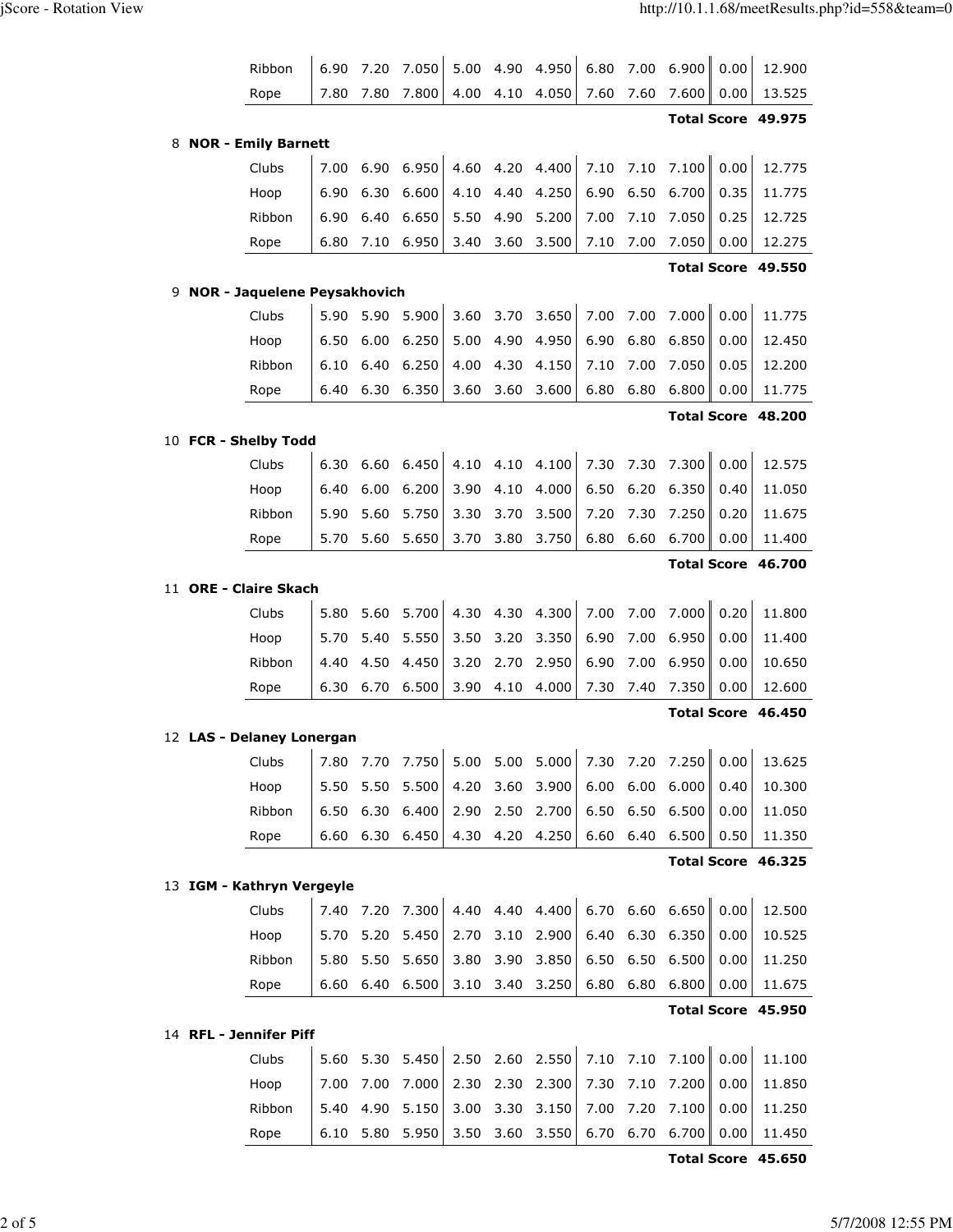|    | 15 LAS - Tess Jay             |      |      |            |      |      |                 |      |      |                 |      |                    |
|----|-------------------------------|------|------|------------|------|------|-----------------|------|------|-----------------|------|--------------------|
|    | Clubs                         | 6.50 | 6.80 | 6.650      | 2.60 | 2.60 | 2.600           | 6.90 | 6.70 | 6.800           | 0.00 | 11.425             |
|    | Hoop                          | 5.30 | 5.30 | 5.300      | 4.50 | 4.00 | 4.250           | 6.50 | 6.40 | 6.450           | 0.20 | 11.025             |
|    | Ribbon                        | 5.80 | 6.30 | 6.050      | 3.80 | 4.10 | 3.950           | 6.80 | 6.70 | 6.750           | 0.00 | 11.750             |
|    | Rope                          | 6.50 | 6.30 | 6.400      | 3.30 | 3.30 | 3.300           | 6.50 | 6.60 | 6.550           | 0.00 | 11.400             |
|    |                               |      |      |            |      |      |                 |      |      |                 |      | Total Score 45.600 |
|    | 16 OAK - Anna Karpov          |      |      |            |      |      |                 |      |      |                 |      |                    |
|    | Clubs                         | 6.60 | 6.80 | 6.700      | 4.00 | 4.20 | 4.100           | 6.20 | 6.40 | 6.300           | 0.00 | 11.700             |
|    | Hoop                          | 5.40 | 5.00 | 5.200      | 4.50 | 4.30 | 4.400           | 6.60 | 6.80 | 6.700           | 0.00 | 11.500             |
|    | Ribbon                        | 6.10 | 5.60 | 5.850      | 4.20 | 4.40 | 4.300           | 6.70 | 6.70 | 6.700           | 0.00 | 11.775             |
|    | Rope                          | 5.20 | 5.30 | 5.250      | 2.90 | 3.00 | 2.950           | 6.20 | 6.30 | 6.250           | 0.00 | 10.350             |
|    |                               |      |      |            |      |      |                 |      |      |                 |      | Total Score 45.325 |
|    | 17 WDA - Roselily Trang       |      |      |            |      |      |                 |      |      |                 |      |                    |
|    | Clubs                         | 6.50 | 7.00 | 6.750      | 3.40 | 3.70 | 3.550           | 6.50 | 6.60 | 6.550           | 0.00 | 11.700             |
|    | Hoop                          | 4.90 | 4.70 | 4.800      | 4.00 | 3.60 | 3.800           | 6.30 | 6.30 | 6.300           | 0.00 | 10.600             |
|    | Ribbon                        | 4.20 | 4.50 | 4.350      | 3.50 | 3.00 | 3.250           | 6.40 | 6.20 | 6.300           | 0.00 | 10.100             |
|    | Rope                          | 7.80 | 7.90 | 7.850      | 3.60 | 3.60 | 3.600           | 7.10 | 7.00 | 7.050           | 0.00 | 12.775             |
|    |                               |      |      |            |      |      |                 |      |      |                 |      | Total Score 45.175 |
|    | 18 OAK - Aimee Gupta          |      |      |            |      |      |                 |      |      |                 |      |                    |
|    | Clubs                         | 5.20 | 6.00 | 5.600      | 3.50 | 3.30 | 3.400           | 7.20 | 7.20 | 7.200           | 0.00 | 11.700             |
|    | Hoop                          | 5.80 | 5.40 | 5.600      | 4.60 | 4.20 | 4.400           | 6.50 | 6.60 | 6.550           | 0.00 | 11.550             |
|    | Ribbon                        | 4.70 | 4.90 | 4.800      | 3.10 | 3.20 | 3.150           | 6.60 | 6.50 | 6.550           | 0.00 | 10.525             |
|    | Rope                          | 5.40 | 5.60 | 5.500      | 2.80 | 3.00 | 2.900           | 6.80 | 6.70 | 6.750           | 0.00 | 10.950             |
|    |                               |      |      |            |      |      |                 |      |      |                 |      | Total Score 44.725 |
| 19 | <b>ESC - Rachel Anderson</b>  |      |      |            |      |      |                 |      |      |                 |      |                    |
|    | Clubs                         | 6.80 | 6.50 | 6.650      | 2.50 | 2.50 | 2.500           | 6.40 | 6.50 | 6.450           | 0.00 | 11.025             |
|    | Hoop                          | 7.20 | 6.40 | 6.800      | 4.20 | 3.50 | 3.850           | 6.60 | 6.30 | 6.450           | 0.00 | 11.775             |
|    | Ribbon                        | 5.00 | 4.70 | 4.850      | 3.10 | 2.70 | 2.900           | 6.20 | 6.00 | 6.100           | 0.00 | 9.975              |
|    | Rope                          | 6.80 |      | 6.50 6.650 |      |      | 2.60 2.70 2.650 |      |      | 6.80 6.70 6.750 | 0.00 | 11.400             |
|    |                               |      |      |            |      |      |                 |      |      |                 |      | Total Score 44.175 |
|    | 20 AVS - Nicole DeMarco       |      |      |            |      |      |                 |      |      |                 |      |                    |
|    | Clubs                         | 5.40 | 5.20 | 5.300      | 3.20 |      | 3.20 3.200      | 7.30 | 7.10 | 7.200           | 0.00 | 11.450             |
|    | Hoop                          | 5.70 | 5.20 | 5.450      | 3.20 | 3.10 | 3.150           | 7.00 | 7.20 | 7.100           | 0.00 | 11.400             |
|    | Ribbon                        | 3.90 | 4.40 | 4.150      | 2.70 | 2.60 | 2.650           | 6.70 | 6.70 | 6.700           | 0.00 | 10.100             |
|    | Rope                          | 5.50 | 5.50 | 5.500      | 2.10 | 2.20 | 2.150           | 7.20 | 7.00 | 7.100           | 0.00 | 10.925             |
|    |                               |      |      |            |      |      |                 |      |      |                 |      | Total Score 43.875 |
|    | 21 NOR - Elizabeth Abushevitz |      |      |            |      |      |                 |      |      |                 |      |                    |
|    | Clubs                         | 7.30 | 7.20 | 7.250      |      |      | 4.10 4.30 4.200 | 7.40 | 7.20 | 7.300           | 0.00 | 13.025             |
|    | Hoop                          | 4.90 | 5.00 | 4.950      | 2.30 | 2.30 | 2.300           | 6.20 | 6.20 | 6.200           | 0.40 | 9.425              |
|    | Ribbon                        | 4.80 | 4.60 | 4.700      | 2.40 | 2.70 | 2.550           | 6.00 | 6.00 | 6.000           | 0.20 | 9.425              |
|    | Rope                          | 5.90 | 5.70 | 5.800      | 3.90 | 3.70 | 3.800           | 6.90 |      | 6.80 6.850      | 0.00 | 11.650             |
|    |                               |      |      |            |      |      |                 |      |      |                 |      | Total Score 43.525 |

## 22 LAS - Anastasia Afonicheva

 Clubs 6.00 6.00 6.000 3.40 3.50 3.450 6.80 6.80 6.800 0.00 11.525 Hoop 5.80 5.10 5.450 3.40 3.20 3.300 6.60 6.50 6.550 0.00 10.925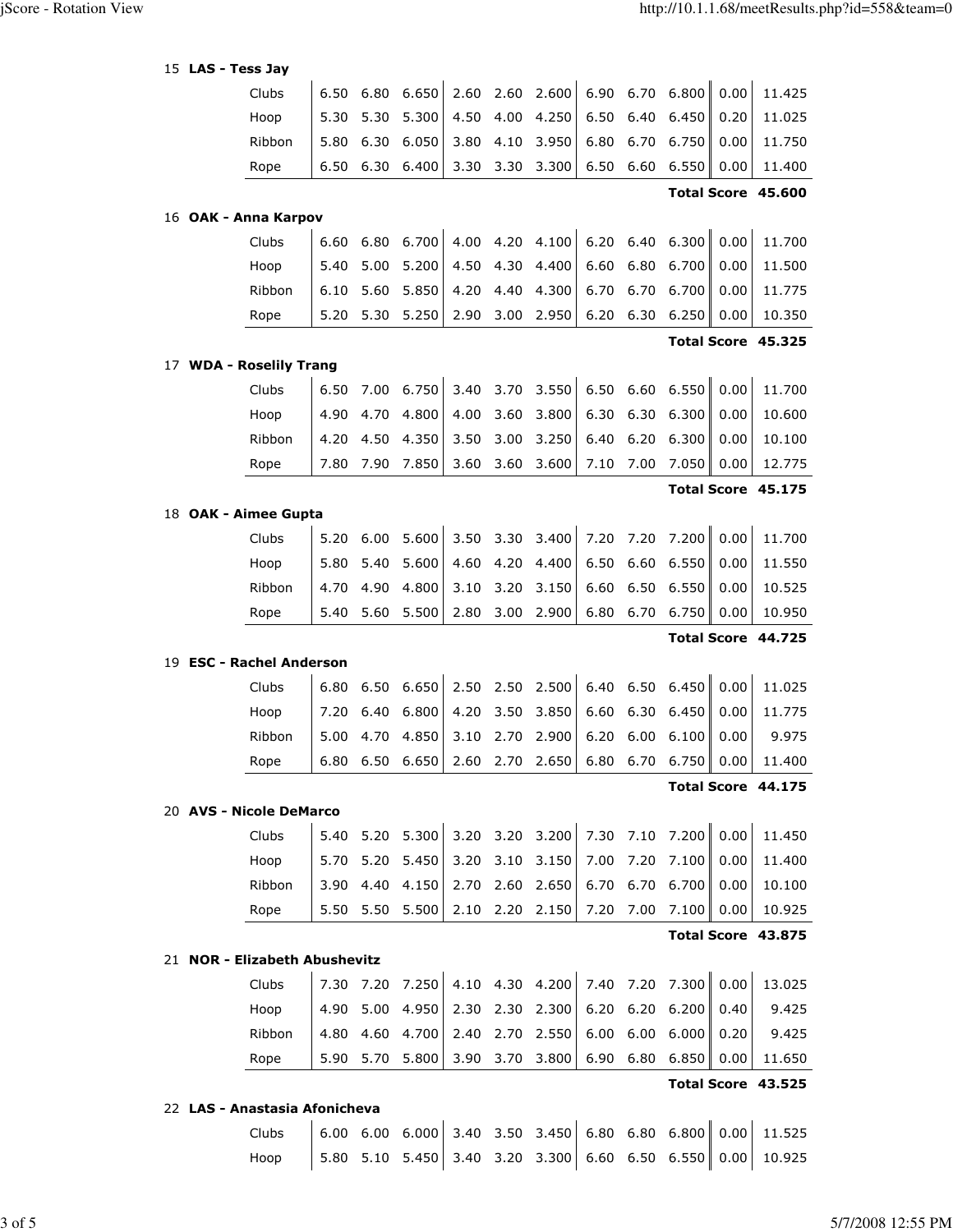| Ribbon                          | 4.50 | 3.80 | 4.150          | 2.30         | 2.40         | 2.350          | 6.60 | 6.50              | 6.550              | 0.00         | 9.800              |
|---------------------------------|------|------|----------------|--------------|--------------|----------------|------|-------------------|--------------------|--------------|--------------------|
| Rope                            | 6.20 | 6.80 | 6.500          | 1.90         | 2.00         | 1.950          | 6.40 | 6.20              | 6.300              | 0.00         | 10.525             |
|                                 |      |      |                |              |              |                |      |                   |                    |              | Total Score 42.775 |
| 23 NOR - Emily Kulas            |      |      |                |              |              |                |      |                   |                    |              |                    |
| Clubs                           | 4.90 | 4.90 | 4.900          | 3.10         | 2.80         | 2.950          | 6.80 | 6.80              | 6.800              | 0.00         | 10.725             |
| Hoop                            | 5.50 | 5.10 | 5.300          | 3.30         | 2.70         | 3.000          | 6.50 | 6.50              | 6.500              | 0.20         | 10.450             |
| Ribbon                          | 5.10 | 5.10 | 5.100          | 2.10         | 2.10         | 2.100          | 6.90 | 6.90              | 6.900              | 0.00         | 10.500             |
| Rope                            | 5.50 | 5.30 | 5.400          | 3.00         | 2.90         | 2.950          | 6.80 | 6.80              | 6.800              | 0.00         | 10.975             |
|                                 |      |      |                |              |              |                |      |                   |                    |              | Total Score 42.650 |
| 24 LAS - Emma Jay               |      |      |                |              |              |                |      |                   |                    |              |                    |
| Clubs                           | 6.30 | 6.80 | 6.550          | 2.50         | 2.40         | 2.450          | 6.30 | 6.40              | 6.350              | 0.00         | 10.850             |
| Hoop                            | 4.70 | 5.20 | 4.950          | 3.80         | 3.30         | 3.550          | 6.10 | 6.00              | 6.050              | 0.00         | 10.300             |
| Ribbon                          | 6.10 | 5.50 | 5.800          | 2.70         | 2.60         | 2.650          | 6.30 | 6.10              | 6.200              | 0.00         | 10.425             |
| Rope                            | 6.40 | 6.40 | 6.400          | 2.30         | 2.30         | 2.300          | 6.30 | 6.20              | 6.250              | 0.00         | 10.600             |
|                                 |      |      |                |              |              |                |      |                   |                    |              | Total Score 42.175 |
| 25 AVS - Oleksandra Hatnyanska  |      |      |                |              |              |                |      |                   |                    |              |                    |
| Clubs                           | 6.80 | 6.80 | 6.800          | 2.30         | 2.40         | 2.350          | 6.90 | 6.70              | 6.800              | 0.00         | 11.375             |
| Hoop                            | 4.20 | 4.20 | 4.200          | 2.50         | 2.40         | 2.450          | 6.10 | 6.00              | 6.050              | 0.20         | 9.175              |
| Ribbon                          | 4.70 | 4.30 | 4.500          | 2.70         | 2.40         | 2.550          | 6.60 | 6.50              | 6.550              | 0.00         | 10.075             |
| Rope                            | 5.90 | 6.20 | 6.050          | 2.30         | 2.50         | 2.400          | 7.10 | 7.10              | 7.100              | 0.00         | 11.325             |
|                                 |      |      |                |              |              |                |      |                   |                    |              | Total Score 41.950 |
| 26 NOR - Amanda Schultze        |      |      |                |              |              |                |      |                   |                    |              |                    |
|                                 |      |      |                |              |              |                |      |                   |                    |              |                    |
| Clubs                           | 5.70 | 5.60 | 5.650          | 3.30         | 3.30         | 3.300          | 6.30 | 6.20              | 6.250              | 0.00         | 10.725             |
| Hoop                            | 4.60 | 4.20 | 4.400          | 3.10         | 2.70         | 2.900          | 5.50 | 5.80              | 5.650              | 0.05         | 9.250              |
| Ribbon                          | 4.40 | 3.80 | 4.100          | 3.20         | 3.50         | 3.350          | 6.30 | 6.30              | 6.300              | 0.00         | 10.025             |
| Rope                            | 5.50 | 5.50 | 5.500          | 2.30         | 2.30         | 2.300          | 6.40 | 6.30              | 6.350              | 0.00         | 10.250             |
|                                 |      |      |                |              |              |                |      |                   | <b>Total Score</b> |              | 40.250             |
| 27 OAK - Brittany Bartley       |      |      |                |              |              |                |      |                   |                    | $\mathbf{H}$ |                    |
| Clubs                           | 4.60 | 5.20 | 4.900          | 1.40         | 1.70         | 1.550          |      | $6.00\quad 6.00$  | 6.000              | 0.00         | 9.225              |
| Hoop                            | 5.60 | 5.30 | 5.450          | 2.50         | 2.10         | 2.300          | 6.50 | 6.80              | 6.650              | 0.00         | 10.525             |
| Ribbon                          | 4.40 | 4.30 | 4.350          | 1.80         | 2.10         | 1.950          | 6.80 | 6.70              | 6.750              | 0.20         | 9.700              |
| Rope                            | 5.80 | 5.40 | 5.600          | 1.80         | 1.70         | 1.750          | 6.10 | 6.20              | 6.150              | 0.00         | 9.825              |
|                                 |      |      |                |              |              |                |      |                   |                    |              | Total Score 39.275 |
| 28 TRG - Rachel Little          |      |      |                |              |              |                |      |                   |                    |              |                    |
| Clubs                           | 5.40 | 5.50 | 5.450          | 2.70         | 2.60         | 2.650          | 6.60 | 6.70              | 6.650              | 0.00         | 10.700             |
| Hoop                            | 4.30 | 4.50 | 4.400          | 2.60         | 2.60         | 2.600          | 5.80 | 6.00              | 5.900              | 0.00         | 9.400              |
| Ribbon                          | 3.80 | 3.60 | 3.700          | 3.30         | 2.90         | 3.100          | 6.00 | 6.00              | 6.000              | 0.00         | 9.400              |
| Rope                            | 4.20 | 4.00 | 4.100          | 1.40         | 1.30         | 1.350          | 6.00 | 6.00              | 6.000              | 0.00         | 8.725              |
|                                 |      |      |                |              |              |                |      |                   |                    |              | Total Score 38.225 |
| 29 ORE - Jayme Vincent<br>Clubs | 4.80 | 5.00 |                |              |              |                |      |                   |                    | 0.00         | 9.700              |
| Hoop                            | 4.10 | 3.70 | 4.900<br>3.900 | 2.10<br>1.90 | 2.10<br>1.40 | 2.100<br>1.650 | 5.70 | 6.30 6.10<br>5.50 | 6.200<br>5.600     | 0.00         | 8.375              |
| Ribbon                          | 3.80 | 4.40 | 4.100          | 2.30         | 2.00         | 2.150          | 6.00 | 6.10              | 6.050              | 0.20         | 8.975              |

Total Score 35.775